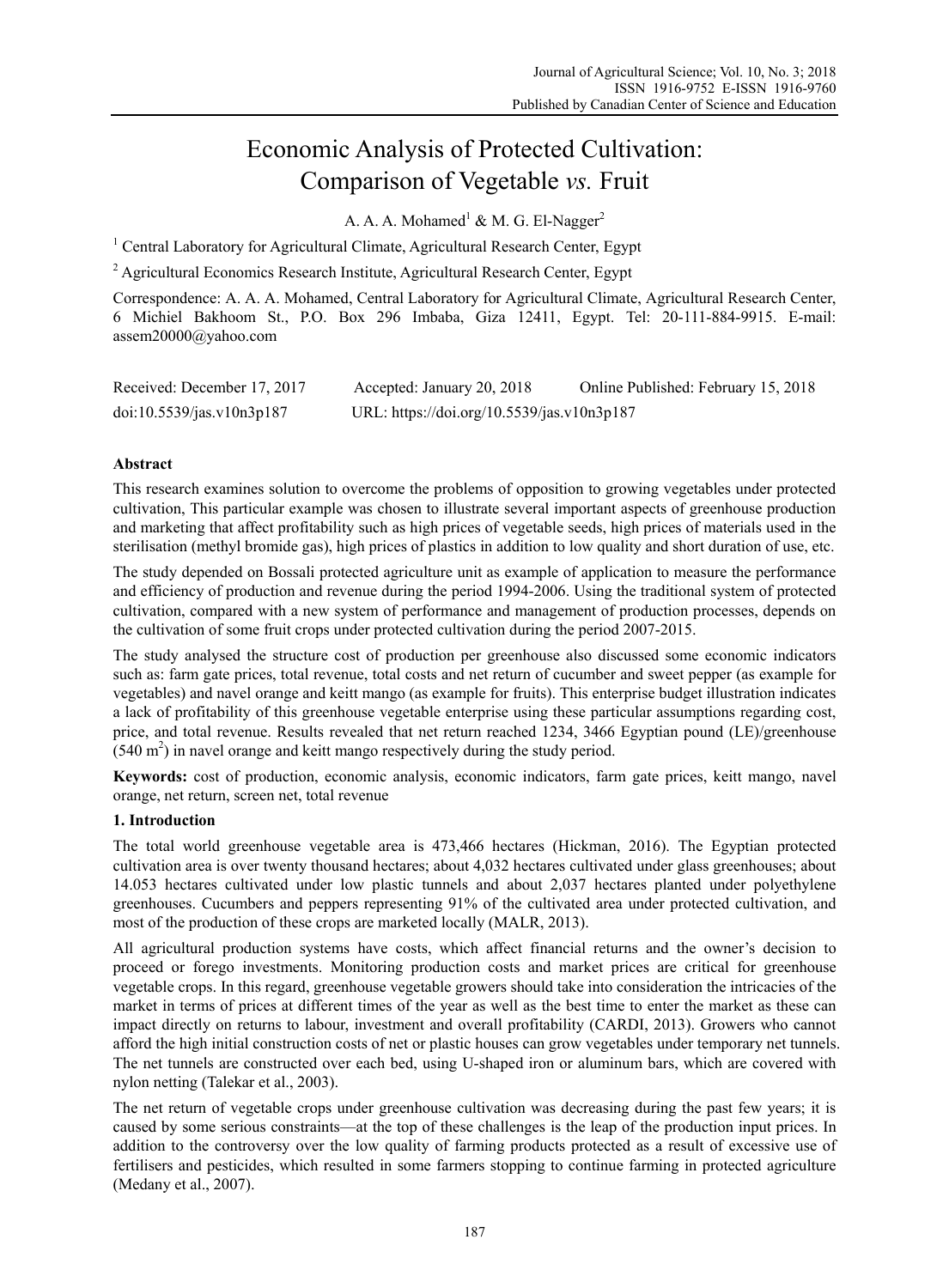Over the last decade, the Ragusa Province registered a decrease in both terms of greenhouse tomato area and harvested production due to several structural and commercial problems of greenhouse cherry tomato farms that negatively affect their export potential and competitiveness. Consequently, tomato commercialisation is practically limited to local and regional markets, as occurs in other production areas. The results of economic analysis showed that if sales prices of cherry tomato remain at current levels, revenues can barely cover production costs; which equates to a modest income for farmers (Testa et al., 2014).

According to (Mohamed & Medany, 2015) the findings give evidence to the fact that fruit crops inside net greenhouse produces externalities that create higher benefits for residents. This seems to be a positive result encouraging investments in fruit crops inside net greenhouse management operation, and production of fruits under greenhouses should be applied at new reclaimed lands.

The purpose of the study is to assess the profitability of some vegetables and fruits production under greenhouse system through a cost of production (COP) analysis of primary production.

#### **2. Method d**

Bossali unit of protected cultivation at the north west of Nile Delta, Beheira Governorate, Egypt was used for the applied example to measure the efficiency of production, performance and revenue of cucumber and sweet pepper (as example for vegetables) during the period from 1994-2006 using the traditional system of protected cultivation compared to a new style of performance and management of production processes, and which depends on the cultivation of navel orange and keitt mango (as example for fruits) under protected cropping system during the period 2007-2015. The location of the experimental site was at  $31^{\circ}40'N$ ;  $30^{\circ}40'E$  longitudes with an elevation of three meters from the sea level.



Figure 1. Location of the study area in Egypt

The data collected was statistically analysed and converted to an economic profile of a typical greenhouse module. A (9 m  $\times$  60 m) greenhouse structure of 540 square meters was selected as representing the most common economic module. The main indicators characterising economic efficiency have been determined according to the known formulas: profit, cost per greenhouse, income per greenhouse, and profit per greenhouse. All financial indicators are expressed in Egyptian pound  $(LE)$  (1 USD = 9 Egyptian Pound).

This study has employed a budgetary analysis based on actual farm data to evaluate the economic feasibility of sequential crop production systems in a single greenhouse.

The study relied on the use of descriptive analysis to characterise the problem in addition to the quantitative analysis method using some of the various measurements such as simple linear regression. Published and unpublished data were collected to achieve the study's objective.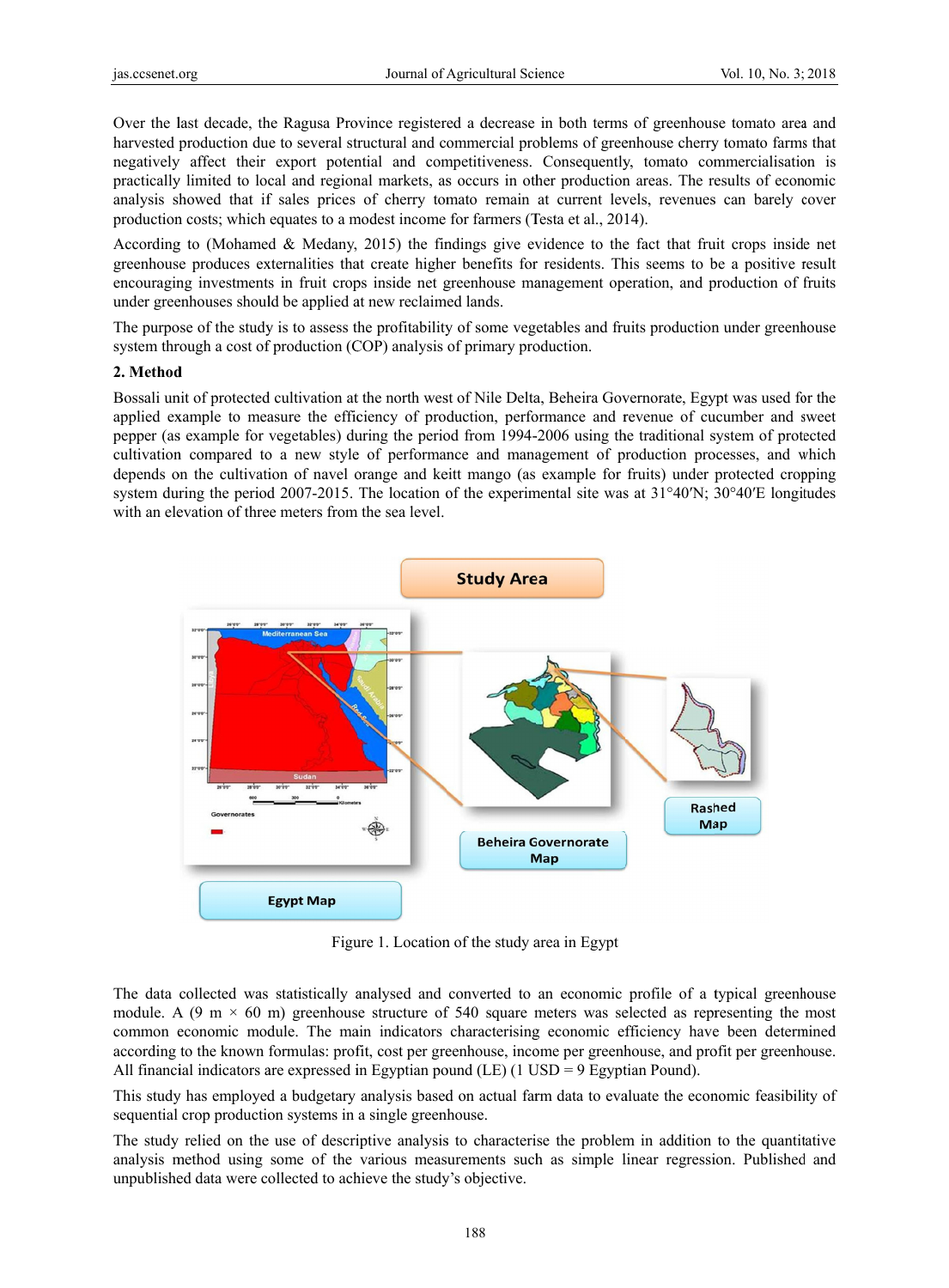## **3. Results and Discussion**

## *3.1 Vegetable Crops*

## 3.1.1 Greenhouse Production Costs for Cucumber

Productivity efficiency needs use of economic resources in a manner that maximises the production with the least possible cost.

Table 1 focuses on the average cost of production per greenhouse of cucumber in current prices, and relative importance of each item during the period 2002-2006.

The value of plastic was the main cost item (18.25%) of the average production costs which reached about LE 5039.9 during the study period, followed by seedlings (15.48%), soil sterilisation using methyl bromide gas (14.88%), value of fertilisers (11.94%) and temporary labour wages (9.42%).

Table 1. Production costs of a cucumber greenhouse  $(540 \text{ m}^2)$  and relative importance of each item during the period 2002-2006

| Cost items               | 2002 | 2003 | 2004 | 2005 | 2006 | Aver.  | $\%$  |
|--------------------------|------|------|------|------|------|--------|-------|
| Land preparation (LE)    | 28   | 29   | 30   | 33   | 35   | 32.67  | 0.65  |
| Transplants (LE)         | 540  | 600  | 660  | 780  | 900  | 780    | 15.48 |
| Irrigation (LE)          | 160  | 170  | 180  | 190  | 200  | 190    | 3.77  |
| Fertilisation (LE)       | 437  | 487  | 541  | 611  | 653  | 601.7  | 11.94 |
| Insecticides (LE)        | 368  | 391  | 414  | 437  | 460  | 437    | 8.67  |
| Sterilisation (LE)       | 450  | 525  | 675  | 750  | 825  | 750    | 14.88 |
| Hiring labour wages (LE) | 425  | 450  | 450  | 475  | 500  | 475    | 9.42  |
| Threads and pillars (LE) | 124  | 132  | 132  | 140  | 150  | 140.7  | 2.79  |
| Transportation (LE)      | 150  | 140  | 130  | 160  | 200  | 163.3  | 3.24  |
| Plastic (LE)             | 600  | 660  | 840  | 960  | 960  | 920    | 18.25 |
| Maintenance (LE)         | 75   | 80   | 85   | 90   | 100  | 91.7   | 1.82  |
| Management (LE)          | 128  | 142  | 166  | 186  | 200  | 184    | 3.65  |
| Deduction (LE)           | 273  | 253  | 195  | 292  | 335  | 273.9  | 5.43  |
| Total costs (LE)         | 3758 | 4059 | 4498 | 5104 | 5518 | 5039.9 | 100   |

Source: Calculated using the data taken from MALR, ARC, CLAC, Bossali unit, unpublished data.

## 3.1.2 Greenhouse Production Costs for Sweet Pepper

Table 2 explains the average cost of production per greenhouse of sweet pepper in current prices and relative importance of each item during the period 2002-2006.

The value of plastic was the main cost item (22.68%) of the average production costs which reached about LE 6761.8 during the study period, followed by soil sterilisation using methyl bromide gas (17.55%), temporary labour wages (14.05%), value of fertilisers (13.0%) and seedlings (9.76%).

3.1.3 Economic Indicators of the Cucumber Production under Greenhouse

(1) The Evolution of Farm Gate Prices/kg for Cucumber

Table 3 illustrates the economic indicators and statistical analysis for the production of cucumber greenhouse during the period 1994-2006. The farm gate prices during the study period reached a minimum LE 0.57 in 2001, while the maximum was LE 1.03 in 1997. The Equation 1 in Table 4 showed that the farm gate prices of cucumber had increased at annual statistical non-significant rate during the period 1994-2006.

(2) The Evolution of Total Revenue/Greenhouse for Cucumber

Total revenue per greenhouse is the outcome of productivity per greenhouse and farm gate prices, Table 3 details the total revenue during the period 1994-2006 reached a minimum LE 2437 in 1999, while the maximum was LE 4792 in 2006—this can be attributed to the increase in prices and total production. The Equation 2 in Table 4 showed that the total revenue of cucumber had increased at annual statistical non-significant rate during the study period.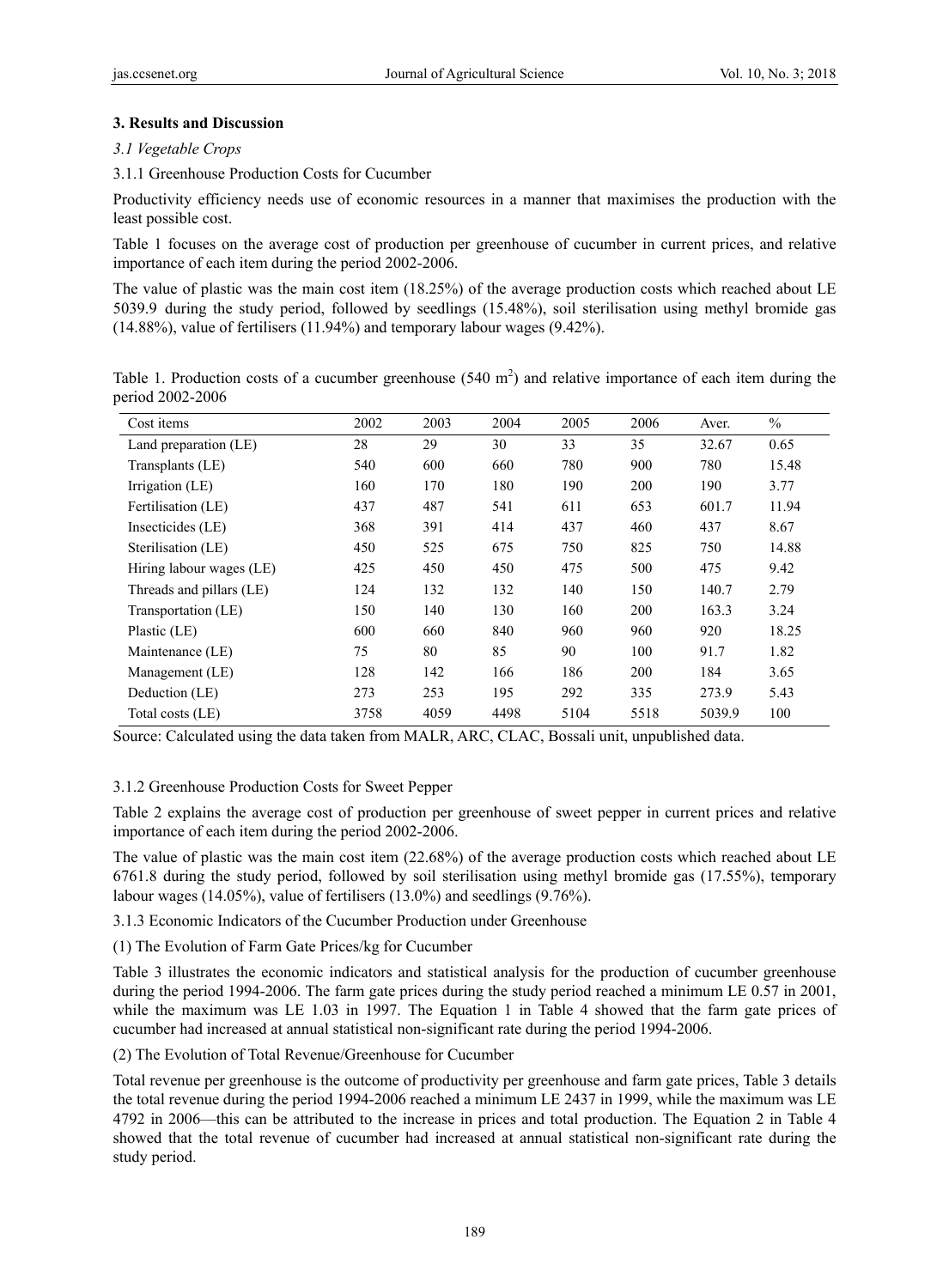| Cost items               | 2002 | 2003 | 2004 | 2005 | 2006 | Aver.   | $\%$  |
|--------------------------|------|------|------|------|------|---------|-------|
| Land preparation (LE)    | 28   | 29   | 30   | 33   | 35   | 32.67   | 0.48  |
| Transplants (LE)         | 480  | 540  | 600  | 660  | 720  | 660.00  | 9.76  |
| Irrigation (LE)          | 165  | 170  | 175  | 185  | 190  | 183.33  | 2.71  |
| Fertilisation (LE)       | 639  | 713  | 791  | 892  | 954  | 879.00  | 13.00 |
| Insecticides (LE)        | 380  | 391  | 403  | 426  | 437  | 422.00  | 6.24  |
| Sterilisation (LE)       | 720  | 840  | 1080 | 1200 | 1320 | 1200.00 | 17.75 |
| Hiring labor wages (LE)  | 850  | 900  | 900  | 950  | 1000 | 950.00  | 14.05 |
| Threads and pillars (LE) | 140  | 150  | 155  | 160  | 170  | 161.67  | 2.39  |
| Transportation (LE)      | 225  | 150  | 140  | 150  | 150  | 146.67  | 2.17  |
| Plastic (LE)             | 1000 | 1100 | 1400 | 1600 | 1600 | 1533.33 | 22.68 |
| Maintenance (LE)         | 75   | 80   | 85   | 90   | 100  | 91.67   | 1.36  |
| Management (LE)          | 169  | 188  | 222  | 248  | 261  | 243.87  | 3.61  |
| Deduction (LE)           | 342  | 224  | 191  | 244  | 338  | 257.60  | 3.81  |
| Total costs (LE)         | 5213 | 5475 | 6173 | 6838 | 7275 | 6761.80 | 100   |

Table 2. Production costs of sweet pepper greenhouse  $(540 \text{ m}^2)$  and relative importance of each item during the period 2002-2006

Source: Calculated using the data taken from MALR, ARC, CLAC, Bossali unit, unpublished data.

Table 3. Evolution of cucumber farm gate prices, total revenue, total costs, and net return under greenhouse (540  $\text{m}^2$ ) during the period 1994-2006

| Years | Farm gate prices | Total revenue   | Total cost      | Net return      |
|-------|------------------|-----------------|-----------------|-----------------|
|       | (LE/kg)          | (LE/greenhouse) | (LE/greenhouse) | (LE/greenhouse) |
| 1994  | 0.99             | 3573            | 2070            | 1503            |
| 1995  | 0.94             | 4107            | 2201            | 1905            |
| 1996  | 0.89             | 3813            | 2275            | 1538            |
| 1997  | 1.03             | 3247            | 2670            | 576             |
| 1998  | 0.8              | 3142            | 2649            | 493             |
| 1999  | 0.65             | 2437            | 2772            | $-334$          |
| 2000  | 0.64             | 3244            | 3145            | 98              |
| 2001  | 0.57             | 2813            | 3358            | $-545$          |
| 2002  | 0.77             | 3896            | 3758            | 139             |
| 2003  | 0.75             | 3617            | 4059            | $-443$          |
| 2004  | 0.8              | 2780            | 4498            | $-1718$         |
| 2005  | 0.97             | 4167            | 5104            | $-937$          |
| 2006  | 0.96             | 4792            | 5518            | $-726$          |

Source: Calculated using the data taken from MALR, ARC, CLAC, Bossali unit, unpublished data.

#### (3) The Evolution of Total Cost/Greenhouse for Cucumber

Total cost of cucumber production during the period 1994-2006 increased from a minimum LE 2070 in 1994 to the maximum LE 5518 in 2006—more than double from the year 1994 (Table 3). The Equation 3 in Table 4 showed that the total cost of cucumber production had increased at annual statistical significant rate which reached LE 280.5 during the study period, and the coefficient of determination reached 0.94; which means that 94% of the changes in the production costs attributed to the factors that reflect the impact of variable time.

## (4) The Evolution of Net Return/Greenhouse for Cucumber

Net return depends on the amount of the increase in total revenue compared to the increase in production cost. Cucumber's net return was high during the first years of the study period, followed by a decrease until the end of this period due to falling in farm gate prices and increasing in the production costs (Table 3); it reached the minimum LE (-1718) in 2004 and the maximum was LE 1905 in 1995 (Table 3). As shown in Equation 4 in Table 4, net return of cucumber had decreased at annual statistical significant rate of approximately LE 245 during the study period, and the coefficient of determination reached 0.80; which means that 80% of the changes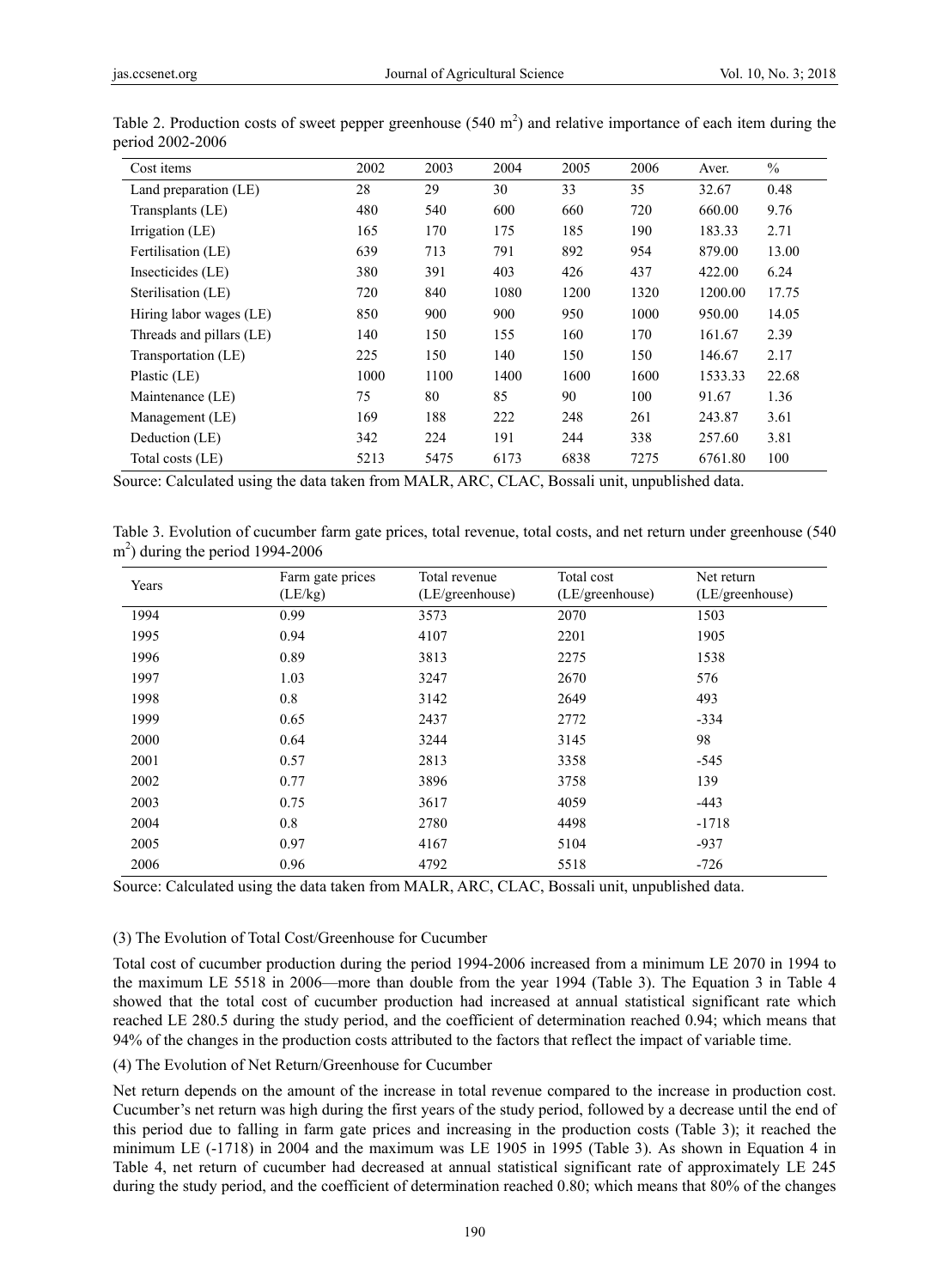in the net return attributed to the factors which reflect the impact of variable.

|        | Table 4. General trend equations of the evolution of cucumber farm gate prices, total revenue, total costs, and net |  |  |  |  |  |  |
|--------|---------------------------------------------------------------------------------------------------------------------|--|--|--|--|--|--|
| return |                                                                                                                     |  |  |  |  |  |  |

| Items                         | Equation                       | $R^2$ | ы     | T-values | No |
|-------------------------------|--------------------------------|-------|-------|----------|----|
| Farm gate prices (LE/kg)      | $\hat{Y}$ i = 0.81 + 0.008Xi   | 0.04  | 0.45  | 0.67     |    |
| Total revenue (LE/greenhouse) | $\hat{Y}_1 = 3260.9 + 35.56Xi$ | 0.04  | 0.52  | 0.7      |    |
| Total cost (LE/greenhouse)    | $\hat{Y}$ i = 1426.6 + 280.5Xi | 0.94  | 183.4 | 13.5     |    |
| Net return (LE/greenhouse)    | $\hat{Y}$ i = 1834.34 - 245Xi  | 0.80  | 44.29 | -6.66    | 4  |

*Note*.  $\hat{Y}_i$  = the estimated value for the dependent variable in the year i, X<sub>i</sub> = Reflect time variable in the year i, i = 1, 2, 3, ... 13;  $R^2$  = Coefficient of determination; F = F-Test, a statistical test in which the test statistic is based on the F-distribution under the null hypothesis;  $T = T$ -Test, test on individual regression coefficients.

Source: Calculated using the data taken from Table 3.

3.1.4 Economic Indicators of the Sweet Pepper Production under Greenhouse

(1) The Evolution of Farm Gate Prices/kg for Sweet Pepper

Table 5 illustrates the economic indicators and statistical analysis for the production of sweet pepper greenhouse during the period 1994-2006. The farm gate prices during the study period reached LE 0.93 in the basic year, while reached LE 1.61 in 2006. The Equation 1 in Table 6 showed that the farm gate prices of sweet pepper had increased at annual statistical non-significant rate during the period 1994-2006.

(2) The Evolution of Total Revenue/Greenhouse for Sweet Pepper

Table 5 details the total revenue during the period 1994-2006 reached a minimum LE 2730 in 2004, while the maximum was LE 5952 in 1994 (basic year). As shown in Equation 2 in Table 6, the total revenue of sweet pepper had increased at annual statistical significant rate during the study period.

(3) The Evolution of Total Cost/Greenhouse for Sweet Pepper

Table 5 shows the total cost during the period 1994-2006 increased from a minimum of approximately LE 3002 in 1994, and then increased to reach the maximum around LE 7275 in 2006—almost doubled compared to the year 1994. The Equation 3 in Table 6 showed that total cost of sweet pepper had increased at annual statistical significant rate that reached LE 365.48 during the study period, and the coefficient of determination reached 0.96; which means that 96% of the changes in the total cost attributed to the factors that reflect the impact of variable time.

| years | Farm gate prices | Total revenue   | Total cost      | Net return      |
|-------|------------------|-----------------|-----------------|-----------------|
|       | (LE/kg)          | (LE/greenhouse) | (LE/greenhouse) | (LE/greenhouse) |
| 1994  | 0.93             | 5952            | 3002            | 2950            |
| 1995  | 0.99             | 5247            | 3067            | 2180            |
| 1996  | 0.94             | 4136            | 3078            | 1058            |
| 1997  | 1.15             | 3795            | 3391            | 404             |
| 1998  | 0.99             | 5247            | 3760            | 1487            |
| 1999  | 0.67             | 4556            | 4074            | 482             |
| 2000  | 0.68             | 4352            | 4411            | -59             |
| 2001  | 0.91             | 3458            | 4624            | $-1166$         |
| 2002  | 0.94             | 4888            | 5213            | $-325$          |
| 2003  | 1.00             | 3200            | 5475            | $-2275$         |
| 2004  | 1.05             | 2730            | 6173            | $-3443$         |
| 2005  | 1.16             | 3480            | 6838            | $-3358$         |
| 2006  | 1.61             | 4830            | 7275            | $-2445$         |

Table 5. Evolution of sweet pepper farm gate prices, total revenue, total costs, and net return under greenhouse  $(540 \text{ m}^2)$  during the period 1994-2006

Source: Calculated using the data taken from MALR, ARC, CLAC, Bossali unit, unpublished data.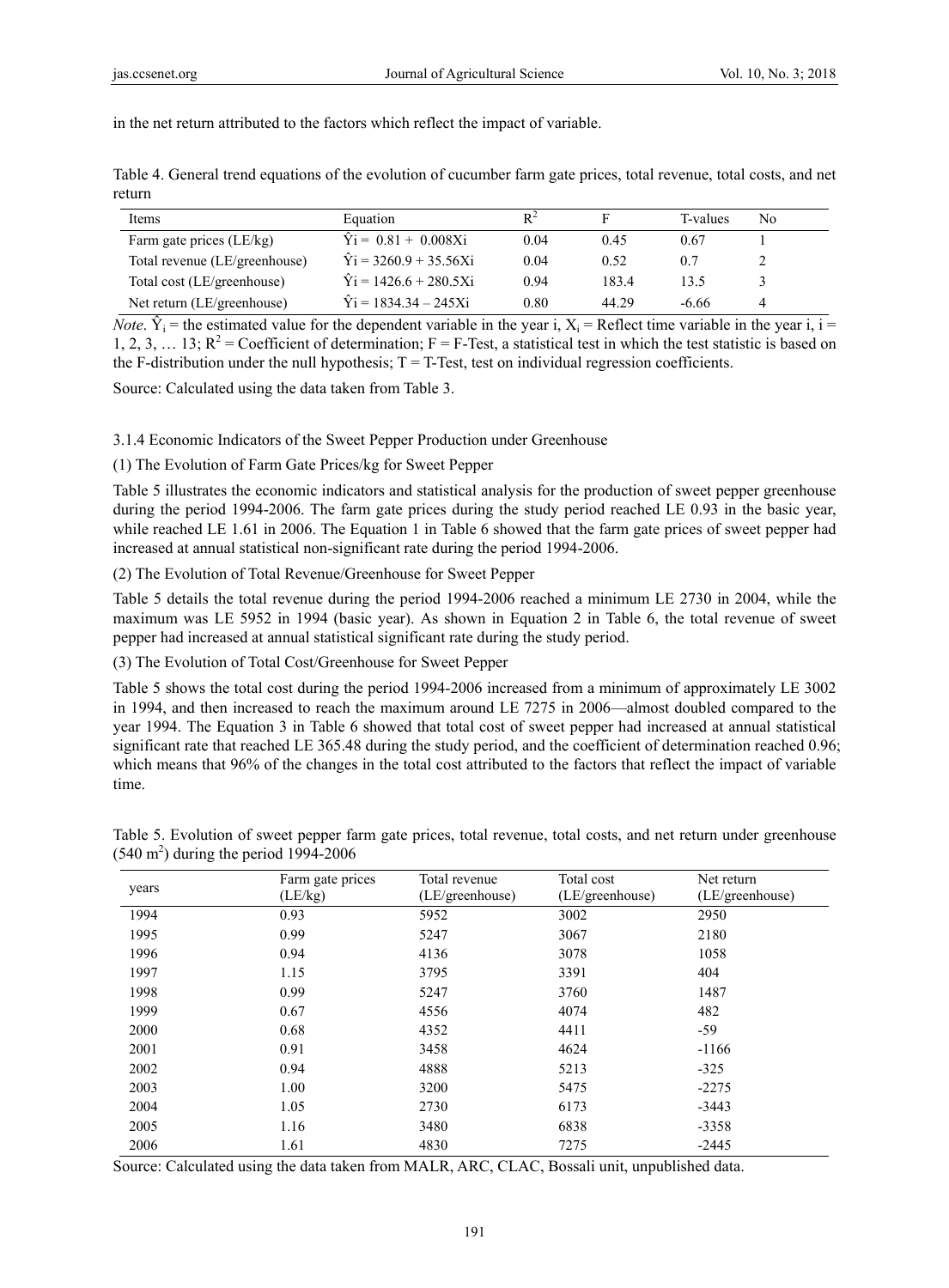| Items                         | Equation                        | $R^2$ |       | T-values | No |
|-------------------------------|---------------------------------|-------|-------|----------|----|
| Farm gate prices (LE/kg)      | $\hat{Y}$ i = 0.81 + 0.03Xi     | 0.21  |       |          |    |
| Total revenue (LE/greenhouse) | $\hat{Y}$ i = 5251.3 - 136.2Xi  | 0.32  | 5.17  | $-2.27$  |    |
| Total cost (LE/greenhouse)    | $\hat{Y}$ i = 2083.6 + 365.84Xi | 0.96  | 244.3 | 15.6     |    |
| Net return (LE/greenhouse)    | $\hat{Y}$ i = 3167.7 – 502.06Xi | 0.89  | 919   | -9.58    |    |

Table 6. General trend equations of the evolution of sweet pepper farm gate prices, total revenue, total costs, and net return

*Note*.  $\hat{Y}_i$  = the estimated value for the dependent variable in the year i, X<sub>i</sub> = Reflect time variable in the year i, i = 1, 2, 3, ... 13;  $R^2$  = Coefficient of determination; F = F-Test, a statistical test in which the test statistic is based on the F-distribution under the null hypothesis;  $T = T$ -Test, test on individual regression coefficients.

Source: Calculated using the data taken from Table 5.

#### (4) The Evolution of Net Return/Greenhouse for Sweet Pepper

Table 5 explains an increase net return of sweet pepper during the first years of the study period, followed by a decrease until the end of this period due to falling in farm gate prices and increasing in the production costs (Table 5); it reached the minimum LE (-3443) in 2004 and the maximum was LE 2950 in 1994 (Table 5). As shown in Equation 4 in Table 6, net return of sweet pepper had decreased at annual statistical significant rate of approximately LE 502.06 and the coefficient of determination reached 0.89; which means that 89% of the changes in the net return attributed to the factors reflecting the impact of variable.

## *3.2 Fruit Crops*

3.2.1 Production Costs of Navel Orange under Screen Net Greenhouse

Table 7 details the average cost of production per greenhouse of navel orange in current prices, and relative importance of each item during the period 2011-2015.

The highest production costs were the value of fertilisation at (26.77%) of the average production costs which reached about LE 1404 during the study period. This was followed by value of screen net (22.43%), management wages (21.08%), value of irrigation (5.91%) and insecticides (4.2%).

3.2.2 Production Costs of Keitt Mango under Screen Net Greenhouse

Table 8 presented the average cost of production per greenhouse of keitt mango in current prices, and relative importance of each item during the period 2011-2015.

The highest production costs were the value of fertilisation at (25.1%) of the average production costs which reached about LE 1686 during the study period. This was followed by value of screen net (18.7%), management wages (17.6%), value of insecticides (16.6%) and irrigation (5%).

| Cost Items                | 2011 | 2012 | 2013 | 2014 | 2015 | Aver. | $\frac{0}{0}$ |
|---------------------------|------|------|------|------|------|-------|---------------|
| Pruning $(LE)$            | 52   | 55   | 55   | 65   | 65   | 58    | 4.16          |
| Hoeing $(LE)$             | 40   | 45   | 55   | 65   | 65   | 54    | 3.85          |
| Fertilisation (LE)        | 335  | 350  | 385  | 400  | 410  | 376   | 26.77         |
| Irrigation (LE)           | 70   | 80   | 85   | 90   | 90   | 83    | 5.91          |
| Herbicides (LE)           | 30   | 35   | 35   | 40   | 45   | 37    | 2.63          |
| Insecticides (LE)         | 50   | 55   | 60   | 65   | 65   | 59    | 4.20          |
| Screen net (LE)           | 300  | 300  | 325  | 325  | 325  | 315   | 22.43         |
| Fruit branch support (LE) | 25   | 30   | 30   | 35   | 35   | 31    | 2.21          |
| Maintenance (LE)          | 40   | 40   | 45   | 50   | 50   | 45    | 3.20          |
| Management (LE)           | 250  | 280  | 300  | 320  | 330  | 296   | 21.08         |
| Others (LE)               | 50   | 50   | 50   | 50   | 50   | 50    | 3.56          |
| Total costs (LE)          | 1242 | 1320 | 1425 | 1505 | 1530 | 1404  | 100           |

Table 7. Production costs of navel orange greenhouse  $(540 \text{ m}^2)$  and relative importance of each item during the period 2011-2015

Source: Calculated using the data taken from MALR, ARC, CLAC, Bossali unit, unpublished data.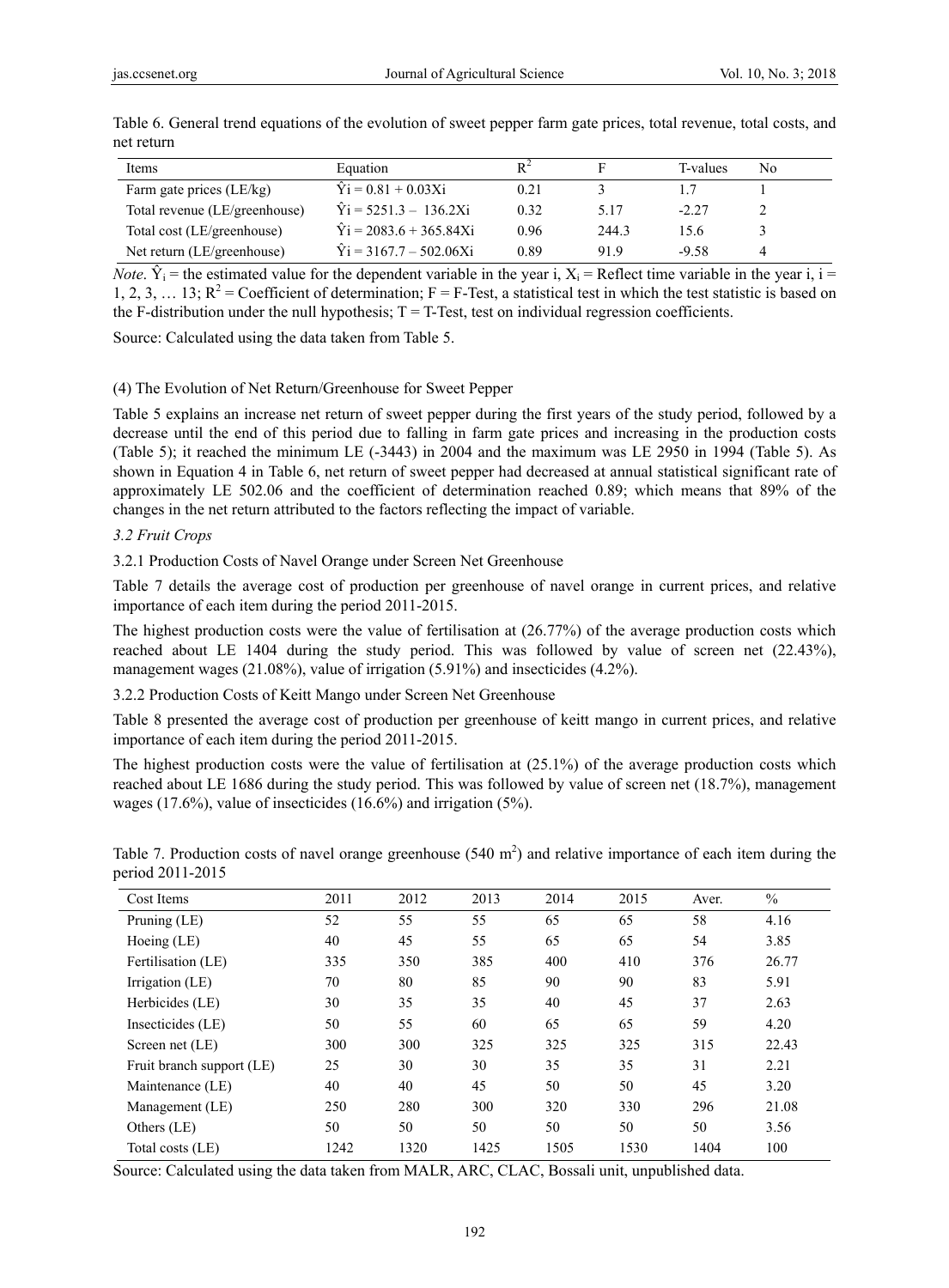| Cost Items                | 2011 | 2012 | 2013 | 2014 | 2015 | Aver. | $\frac{0}{0}$ |
|---------------------------|------|------|------|------|------|-------|---------------|
| Pruning (LE)              | 55   | 60   | 60   | 65   | 65   | 61    | 3.6           |
| Hoeing $(LE)$             | 40   | 45   | 55   | 65   | 70   | 55    | 3.3           |
| Fertilisation (LE)        | 350  | 400  | 420  | 450  | 500  | 424   | 25.1          |
| Irrigation (LE)           | 70   | 80   | 85   | 95   | 95   | 85    | 5.0           |
| Herbicides (LE)           | 40   | 40   | 45   | 45   | 50   | 44    | 2.6           |
| Insecticides (LE)         | 270  | 275  | 280  | 285  | 290  | 280   | 16.6          |
| Screen net (LE)           | 300  | 300  | 325  | 325  | 325  | 315   | 18.7          |
| Fruit branch support (LE) | 25   | 30   | 30   | 35   | 35   | 31    | 1.8           |
| Maintenance (LE)          | 40   | 40   | 45   | 50   | 50   | 45    | 2.7           |
| Management (LE)           | 250  | 280  | 300  | 320  | 330  | 296   | 17.6          |
| Others (LE)               | 50   | 50   | 50   | 50   | 50   | 50    | 3.0           |
| Total costs (LE)          | 1490 | 1600 | 1695 | 1785 | 1860 | 1686  | 100           |

| Table 8. Production costs of keitt mango greenhouse $(540 \text{ m}^2)$ and relative importance of each item during the |  |  |  |  |
|-------------------------------------------------------------------------------------------------------------------------|--|--|--|--|
| period 2011-2015                                                                                                        |  |  |  |  |

Source: Calculated using the data taken from MALR, ARC, CLAC, Bossali unit, unpublished data.

3.2.2 Economic Indicators of the Navel Orange Production under Screen Net Greenhouse

(1) The Evolution of Farm Gate Prices/kg for Navel Orange

Table 9 shows the farm gate prices during the period 1994-2006. Farm gate prices reached LE 1.10 in 2007 and LE 1.20 in 2015 with an average LE 1.09. The Equation 1 in Table 10 showed that the farm gate prices of navel orange had increased at annual statistical non-significant rate during the study period.

(2) The Evolution of Total Revenue/Greenhouse for Navel Orange

Table 9 illustrates total revenue during the period 2007-2015 reached a minimum around LE 330 in 2007, while the maximum was LE 3780 in 2015. This might be attributed to the increase in total production. The Equation 2 in Table 10 showed that the total revenue of navel orange had increased at annual statistical non-significant rate during the study period.

(3) The Evolution of Total Cost/Greenhouse for Navel Orange

Table 9 explains the total cost during 2007-2015 increased from a minimum of LE 400 in 2008 to the maximum of LE 1530 in 2015—almost tripled compared to the year 2008. As shown in Equation 3 in Table 10, total cost of navel orange had increased at annual statistical significant rate that reached LE 162.5 during the study period and the coefficient of determination reached 0.92; which means that 92% of the changes in the total cost attributed to the factors and that reflects the impact of variable time.

(4) The Evolution of Net Return/Greenhouse for Navel Orange

Table 9 shows an increase in net return of navel orange during the study period reached the minimum around LE (-120) in 2007, and the maximum was LE 2250 in 2015. The Equation 4 in Table 10 showed that the net return of navel orange had increased at annual statistical significant rate that reached LE 229.3 during the study period, and the coefficient of determination reached 0.87; which means that 87% of the changes in the net return attributed to the factors that reflect the impact of variable.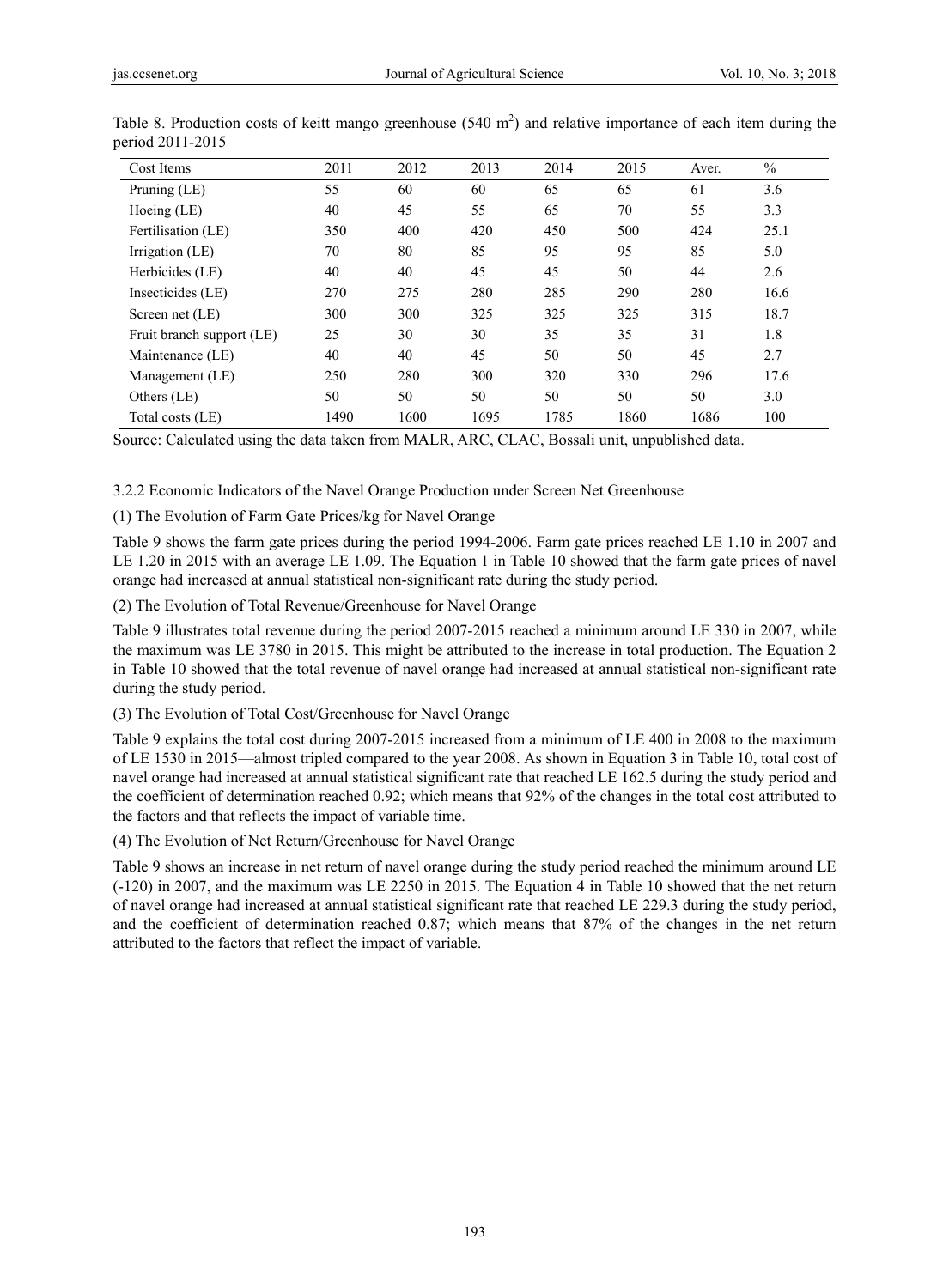| years   | Farm gate prices<br>(LE/kg) | Total revenue<br>(LE/greenhouse) | Total cost<br>(LE/greenhouse) | Net return<br>(LE/greenhouse) |
|---------|-----------------------------|----------------------------------|-------------------------------|-------------------------------|
| 2007    | 1.10                        | 330                              | 450                           | $-120$                        |
| 2008    | 1.20                        | 1080                             | 400                           | 680                           |
| 2009    | 1.10                        | 1650                             | 650                           | 1000                          |
| 2010    | 1.05                        | 2048                             | 750                           | 1298                          |
| 2011    | 1.10                        | 2640                             | 1242                          | 1398                          |
| 2012    | 1.00                        | 2700                             | 1320                          | 1380                          |
| 2013    | 1.00                        | 2850                             | 1425                          | 1425                          |
| 2014    | 1.10                        | 3300                             | 1505                          | 1795                          |
| 2015    | 1.20                        | 3780                             | 1530                          | 2250                          |
| Average | 1.09                        | 2264.22                          | 1030.22                       | 1234.00                       |

Table 9. Evolution of navel orange farm gate prices, total revenue, total costs, and net return under greenhouse during the period 2007-2015

Source: Calculated using the data taken from MALR, ARC, CLAC, Bossali unit, unpublished data.

3.2.3 Economic Indicators of the Keitt Mango Production under Screen Net Greenhouse

(1) The Evolution of Farm Gate Prices/kg for Keitt Mango

Table 11 shows the farm gate prices during the study period reached LE 10 in 2007; thus decreased to reach LE 9 in 2015. The Equation 1 in Table 12 showed that the farm gate prices of keitt mango had decreased at annual statistical significant rate that reached LE 0.17 during the period 2007-2015.

(2) The Evolution of Total Revenue/Greenhouse for Keitt Mango

Table 11 focuses on the total revenue during the period 2007-2015 reached a minimum around LE 500 in 2007 while the maximum was LE 7920 in 2014. The Equation 2 in Table 12 showed that the total revenue of keitt mango had increased at annual statistical significant rate that reached LE 991.16, while the coefficient of determination reached 0.90; which means that 90% of the changes in the total revenue attributed to the factors that reflect the impact of variable.

| Table 10. General trend equations of the evolution of navel orange farm gate prices, total revenue, total costs, |  |  |  |  |  |  |  |
|------------------------------------------------------------------------------------------------------------------|--|--|--|--|--|--|--|
| and net return during the period 2007-2015                                                                       |  |  |  |  |  |  |  |

| Items                         | Equation                      |       |       |         | No |
|-------------------------------|-------------------------------|-------|-------|---------|----|
| Farm gate prices (LE/kg)      | $\hat{Y}$ i = 1.1 - 0.0025Xi  | 0.008 | 0.06  | $-0.25$ |    |
| Total revenue (LE/greenhouse) | $\hat{Y}$ i = 304.8 + 391.8Xi | 0.96  | 161.7 | 12. 7   |    |
| Total cost (LE/greenhouse)    | $\hat{Y}$ i = 217.3 + 162.5Xi | 0.92  | 84.9  | 9.2     |    |
| Net return (LE/greenhouse)    | $\hat{Y}$ i = 87.5 + 229.3Xi  | 0.87  | 46.3  | 6.8     | 4  |

*Note*.  $\hat{Y}_i$  = the estimated value for the dependent variable in the year i, X<sub>i</sub> = Reflect time variable in the year i,  $i =$ 1, 2, 3, ... 13;  $R^2$  = Coefficient of determination; F = F-Test, a statistical test in which the test statistic is based on the F-distribution under the null hypothesis;  $T = T$ -Test, test on individual regression coefficients.

Source: Calculated using the data taken from Table 9.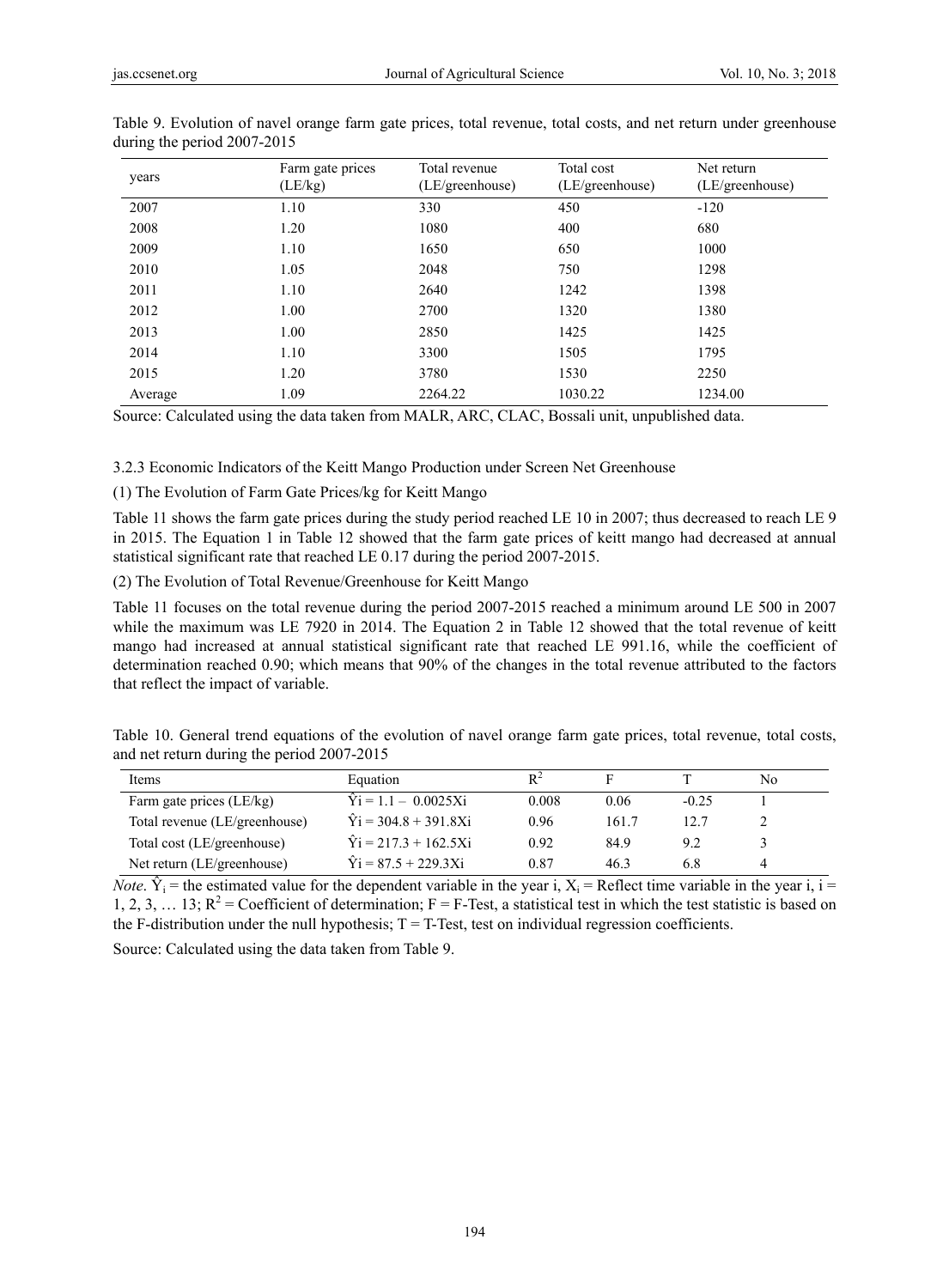| years   | Farm gate prices<br>(LE/kg) | Total revenue<br>(LE/greenhouse) | Total cost<br>(LE/greenhouse) | Net return<br>(LE/greenhouse) |
|---------|-----------------------------|----------------------------------|-------------------------------|-------------------------------|
| 2007    | 10.00                       | 500                              | 950                           | $-450$                        |
| 2008    | 9.50                        | 1710                             | 1000                          | 710                           |
| 2009    | 9.00                        | 2430                             | 1200                          | 1230                          |
| 2010    | 9.00                        | 3645                             | 1380                          | 2265                          |
| 2011    | 8.50                        | 6120                             | 1490                          | 4630                          |
| 2012    | 8.50                        | 6885                             | 1600                          | 5285                          |
| 2013    | 8.50                        | 7650                             | 1695                          | 5955                          |
| 2014    | 8.00                        | 7920                             | 1785                          | 6135                          |
| 2015    | 9.00                        | 7290                             | 1860                          | 5430                          |
| Average | 8.89                        | 4906                             | 1440.00                       | 3466                          |

Table 11. Evolution of keitt mango farm gate prices, total revenue, total costs, and net return under greenhouses during the period 2007-2015

Source: Calculated using the data taken from MALR, ARC, CLAC, Bossali unit, unpublished data.

(3) The Evolution of Total Costs/Greenhouse for Keitt Mango

Table 11 explains the total cost during 2007-2015 reached a minimum of LE 950 in 2007 and then increased to reach the maximum around LE 1860 in 2015—doubled compared to the year 2007. The Equation 3 in Table 12 showed that the total cost of keitt mango had increased at annual statistical significant rate that reached LE 120.08 during the study period, while the coefficient of determination reached 0.98; which means that 98% of the changes in the total cost attributed to the factors that reflect the impact of variable time.

(4) The Evolution of Net Return/Greenhouse for Keitt Mango

Table 11 focuses on an increasing net return of keitt mango during 2007-2014 followed by a decrease in the year 2015 due to the decreased in the yield. Net return reached the minimum around LE (-450) in 2007 and the maximum was LE 6135 in 2014. The Equation 4 in Table 12 showed that the net return of keitt mango had increased at annual statistical significant rate reached LE 871.08 and the coefficient of determination reached 0.89; which means that 89% of the changes in the net return attributed to the factors that reflect the impact of variable.

Table 12. General trend equations of the evolution of keitt mango farm gate prices, total revenue, total costs, and net return

| Items                         | Equation                       | D 4  |       |         | No |
|-------------------------------|--------------------------------|------|-------|---------|----|
| Farm gate prices (LE/kg)      | $\hat{Y}$ i =9.72 – 0.17Xi     | 0.60 | 9.5   | $-3.08$ |    |
| Total revenue (LE/greenhouse) | $\hat{Y}$ i = -50.27+ 991.16Xi | 0.90 | 67.7  | 8.23    |    |
| Total cost (LE/greenhouse)    | $\hat{Y}$ i =839.6+120.08Xi    | 0.98 | 331.8 | 18.2    |    |
| Net return (LE/greenhouse)    | $\hat{Y}$ i = -889.86+871.08Xi | 0.89 | 56.05 | 7.48    | 4  |

*Note*.  $\hat{Y}_i$  = the estimated value for the dependent variable in the year i, X<sub>i</sub> = Reflect time variable in the year i, i = 1, 2, 3, ... 13;  $R^2$  = Coefficient of determination; F = F-Test, a statistical test in which the test statistic is based on the F-distribution under the null hypothesis;  $T = T$ -Test, test on individual regression coefficients.

Source: Calculated using the data taken from Table 11.

# **4. Conclusions**

The greenhouse vegetable growing systems must be redesigned to increase efficiency, yields and reduce costs. The study concluded that each situation must be evaluated separately; if profits from vegetables greenhouse do not appear feasible, there are alternative crops which may be profitable. *e.g.*, fruit crops (Orange, Mango). All farmers should adopt a technology; they must see an advantage or expect to obtain greater utility in adopting it. In the light of this study, it is argued that without a significant difference in outcomes between two options and in the returns from alternative and conventional practices, it is less likely that farmers, especially small-scale farmers, will adopt the new practice. Since adoption of a practice is guided by the utility expected